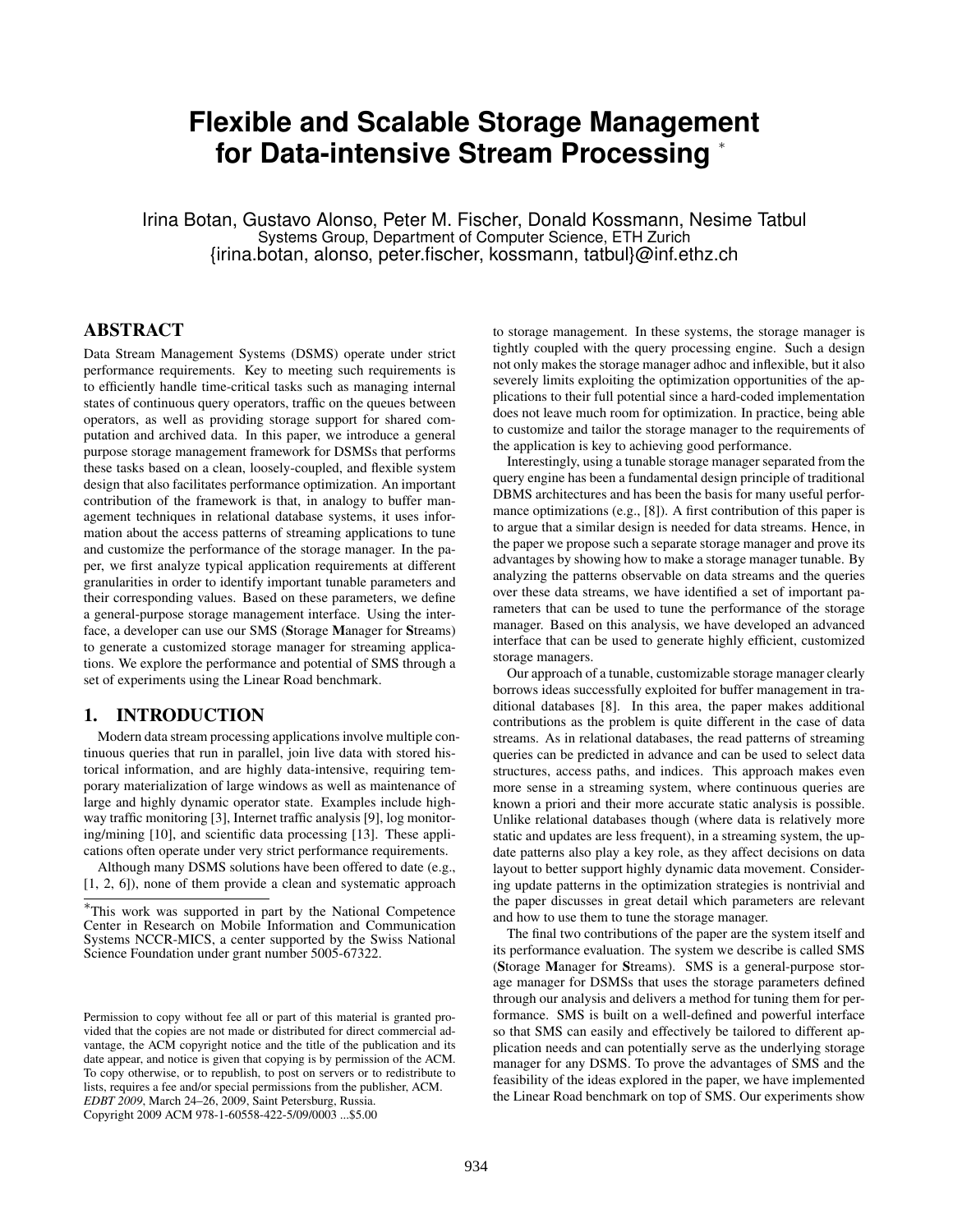that SMS can achieve a 2-6 factor of improvement over a "one-sizefits-all" baseline store implementation (i.e., not tuned well to application needs), measured using three different performance metrics.

This paper is structured as follows: In Section 2, some motivating application scenarios are described together with their storage requirements. In Section 3, we present our fine-grained analysis to identify the key storage requirements and their respective parameters. Section 4 focuses on the access pattern parameters and discusses a framework for the possible values these parameters can take. Section 5 presents our SMS architecture. In Section 6, we describe the implementation of the SMS store instances for different storage parameters, based on state-of-the-art techniques. Section 7 proves, through a benchmark study, that SMS can meet the storage requirements very well, and can significantly improve the query processing performance. Section 8 presents an overview of the related work. Finally, we conclude the paper with a discussion of avenues for future work in Section 9.

# 2. APPLICATION SCENARIOS

We are targeting data-intensive streaming applications, including but not restricted to applications that need to manage a large state during stream processing. Examples of such applications are:

Internet Traffic Analysis: Correlation of packet streams over wide-area networks requires keeping a significant amount of data available for joining over time/location/protocol [9].

Log Monitoring/Mining: Discovering new patterns or checking the presence of pre-defined patterns in data log streams involve managing large processing state [10].

Scientific Data Processing: Very high data rates of scientific experiments need to be processed under fairly tight time constraints in order not to overload the storage and network capabilities [13].

One challenging application scenario that we study in detail in this paper, is the Linear Road Benchmark [3], which was developed to evaluate the performance of a DSMS.

Linear Road simulates the traffic on a set of highways with segments, and provides variable tolling depending on traffic statistics and accident occurrences. Input stream consists of car position reports and queries. The system has to react to different patterns in the reports and answer the queries accordingly.

Linear Road's design goal has been to stress all possible components of a DSMS, not just some operator or scheduling implementation. In particular, it provides a fairly comprehensive set of requirements to stream storage, some of which we briefly outline here:

- For computing the toll for a specific segment on a highway, the traffic statistics of that segment are used. Statistics are obtained from analyzing a window with traffic information (number of cars, speed etc) created for the past five minutes with a slide of one minute. Therefore, the traffic statistics information expire in the order that they were generated.

- Once an accident is detected, every vehicle that enters into a segment in the vicinity of that accident must be notified. This requires storing the accidents until they are cleared. Cleared accidents are determined by new values in the streaming data (i.e., cars that had previously stopped, started to move).

- Tolls assessed to a specific car need to be stored for the drivers to be able to later request their current balance of toll spendings. One solution for storing this information is to create (key, value) pairs, while using the new tolls to update the balance that has the appropriate key (the car id).

- The car position reports are used by multiple queries: accident detection, segment crossing detection and segment statistics computation. These three queries maintain windows of different sizes on the same data, which for performance reasons could be shared.

- For the daily expenditure query, ten weeks worth of data needs to be stored (the tolls spent by all drivers in this time interval). Given its static nature and the fact that it is quite large, a solution is to use a relational database for storing it.

- As the information about the accidents in the past minute may not be available when a certain car crosses a segment, a synchronization condition on the store contents is required to keep the request waiting until the most recent accident data is available.

As discussed above, Linear Road presents a clear evidence that data-intensive stream processing applications may come with a wide variety of storage requirements. Providing a flexible and configurable storage management solution is key to meeting these requirements in the most effective and scalable way.

In the next sections, we will describe the three major building blocks of a decoupled storage manager for streams: (i) the language for specifying storage requirements (represented with a set of parameters) in Sections 3 and 4, (ii) the interface to communicate them in Section 5, and (iii) their internal implementations in Section 6.

# 3. MODELING STORAGE MANAGEMENT FOR STREAM PROCESSING

We first conduct a requirement analysis in order to identify the set of tunable parameters that a Stream Processing Engine  $(SPE<sup>1</sup>)$ can use to communicate its needs to a storage manager.

These parameters have threefold importance: (i) they provide the required data access functionality (i.e., basic per-item operations), (ii) they support the SPE in query processing and optimization (e.g., predicate push-down, push/pull models), and (iii) they offer support for reducing the storage management costs (e.g., lowering response times and memory consumption).

# 3.1 Architectural Parameters

A DSMS can be architected in two ways in terms of its processing model: push-based and pull-based. In the former way, input stream items are pushed through the query network (e.g., Aurora [1]), whereas the latter follows a more traditional way in which stream items are pulled from the source input stream, processed and stored in a result container to be further pulled by other operators (e.g., MXQuery [5]). A general-purpose storage system has to be able to support and combine both processing models under the same framework. Therefore, the first part of our analysis refers to how the data items get into the storage structures as well as from there back into the SPE, behavior captured by two parameters:

*Role:* This property shows how the data gets materialized from a stream into a store (Figure 1). A store can be either *active* or *passive*. An active store is directly connected to the source stream and pulls the items from it. In the case of a passive store, on the other hand, the SPE receives the items from the input stream and pushes them to be materialized in the store.

*Access Model:* This property shows how the data gets from a store to the SPE. There are two ways: *pull-model* and *pushmodel*. Pull-based stores wait for requests from operators, while push-based stores notify the engine about new available results.

### 3.2 Functional Parameters

In addition to architectural parameters, there are also certain properties that arise from a special functional requirement of an SPE:

<sup>&</sup>lt;sup>1</sup>We use the term SPE to refer to the query processing part of a DSMS.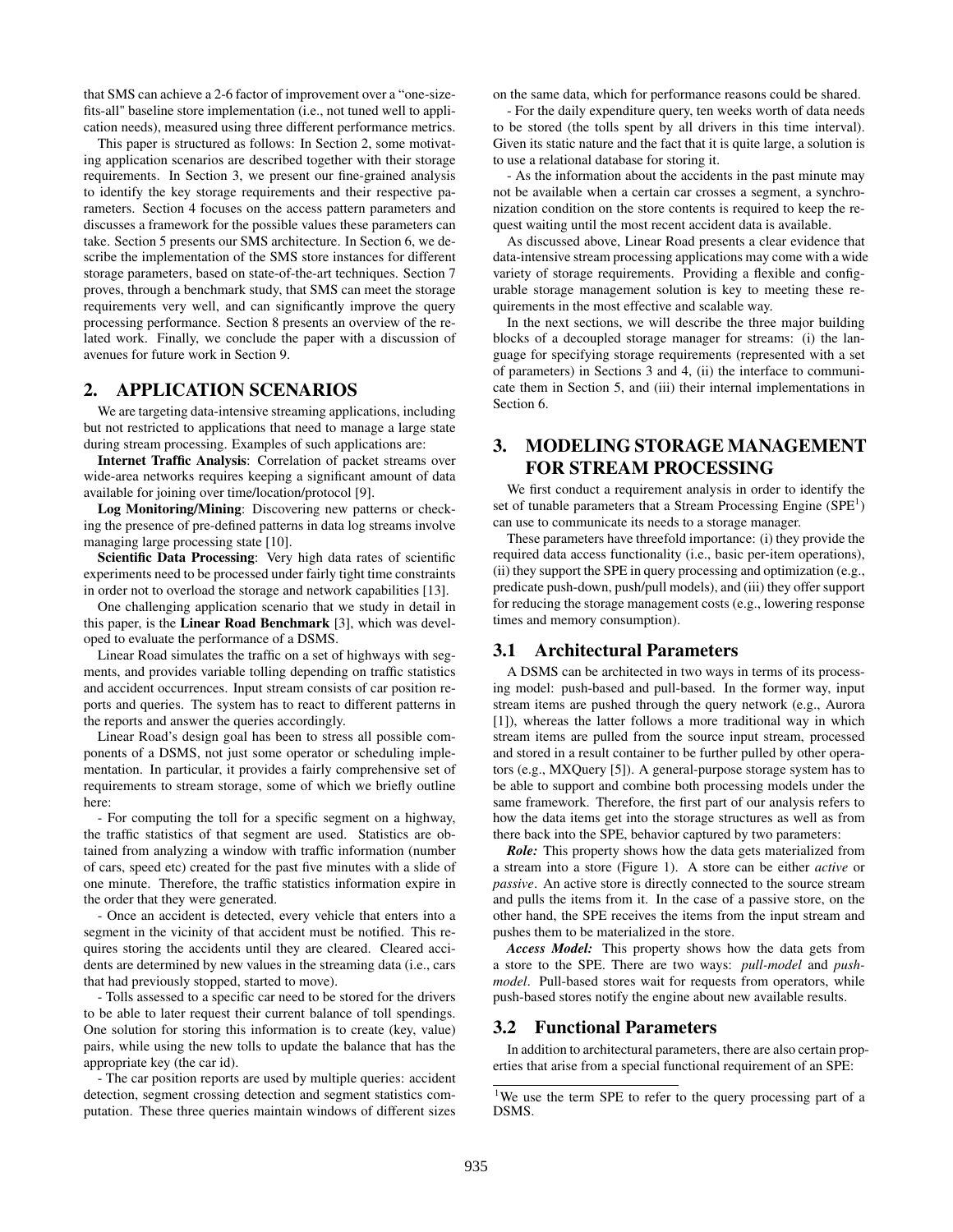| <b>Parameter</b>      | <b>Description</b>                                           | <b>Possible Values</b>           | <b>Default Values</b> |
|-----------------------|--------------------------------------------------------------|----------------------------------|-----------------------|
| Role                  | How the data is materialized in a store                      | Active, Passive                  | Passive               |
| <b>Access Model</b>   | How the data gets from a store to the SPE                    | Push, Pull                       | Pull                  |
| Synchronization       | If the store acts as a synchronization point                 | False, Synchronization condition | False (no wait)       |
| Schema                | Schema knowledge: number, names, type of attributes          | No schema, Schema information    | No schema             |
| Persistence           | Where the data is materialized (disk or memory)              | Persistent. Transient            | Transient             |
| <b>Read Pattern</b>   | Requests for reads from a store                              | Sequential, Random, Clustered    | Random                |
| <b>Update Pattern</b> | Requests for updates to a store                              | FIFO, RANDOM, IN-PLACE           | <b>RANDOM</b>         |
| Sharing               | If the store is shared by multiple operators executing reads | Shared, Not shared               | Not Shared            |

Table 1: SMS tunable parameters

*Synchronization and Schema:* SPEs usually have a *scheduler* whose job is to run operators in a certain order. One task that they cannot achieve though is to delay execution of an operator until a condition based on item values is met. An example extracted from the Linear Road benchmark is accident notification. A driver entering a new segment of a certain highway should be notified by accidents in the vicinity, an information which should be up to date (from the last minute); if not, the notification would be delayed until the condition is met. For implementing this requirement in Aurora, the authors had to add a new operator box, named Wait-For [4]. A materialized store with some synchronization capability would have made the creation of such an operator box unnecessary. That is, the SPE may specify a condition on the store which needs to be met before the consumer operator is allowed to retrieve data. Usually this condition is on some attribute values, which means that it is important to know the schema of the streaming items (if available). From this we extract two parameters: *Synchronization* whose value is represented by the synchronization condition and *Schema* representing the stored data's schema knowledge: if all the stored items comply to the same schema or not, number of attributes, attributes names and types for each of the schemas. The schema information is also important for predicate push-down optimizations. Besides functionality, as it will be shown later in the paper, knowing that all items comply to the same schema helps the storage manager in making some implementation decisions.

*Persistence:* Queries involving archived data sometimes need items which are already stored in a relational database. Additionally, an SPE, based on the characteristics of the data (volume and/or how often it is updated, etc), could also specify that it should be stored on disk rather than in main memory. To account for these scenarios, we introduced a parameter named *Persistence*, with two possible values: *persistent* and *transient*.

#### 3.3 Performance-related Parameters

Apart from providing the necessary architectural support and functionality, the storage manager should also provide performance. As stated before, we target data-intensive applications which have low response time and low memory consumption requirements. As we will show later in the paper, certain pieces of information help the storage manager to make decisions about how to help the SPE in meeting these requirements. The access patterns of the operators and sharing of materialized data are two of the most important parameters because, given their values, the storage manager will implement specific mechanisms for speeding up store operations.

*Access Patterns (Read and Update):* An operator's storage requirements can be characterized by its *data access patterns*. By observing the read and update behavior of an operator on its internal state (or on intermediate results), we can depict some general patterns, which can be then used in implementations for performance. We will present a more detailed, fine-grained analysis of the read



Figure 1: Role store property

and update patterns in Section 4.

*Sharing:* Continuous queries show high similarities and this observation was used by the SPEs for multiquery optimization. The performance of running multiple continuous queries in parallel could be improved by sharing computation, and therefore, intermediate results and operator states. As an example, we consider computing the accidents in Linear Road. As outlined in Section 2, there are two queries which share the accidents information: the one which notifies other cars about the accidents, and another one which computes the tolls assigned to a segment based on accident vicinity. The *Sharing* parameter can be used to support an SPE in performing its sharing-based query optimizations.

Table 1 provides a summary of the SMS parameters that we identified in this section. In the next section, we will further elaborate on access patterns and sharing, and show how they can be set to capture performance-related behaviors. We only concentrate on the performance-related parameters as they are tunable and have a high impact on performance. The architectural and functional parameters have generally binary values and the decisions for their implementations are straightforward.

# 4. ACCESS PATTERNS

In a DSMS, there is a continuous flow of data items that enter the system, get processed through the queries to further produce results that leave the system. During this process, the data items may get materialized (either permanently or temporarily) in different types of stores. Additionally, in case of temporary materialization, after a while, the data items become outdated (i.e., no longer needed by the queries) and therefore must be deleted from the stores. An SPE needs to access each of these stores in different ways during query processing, determined by the access patterns of the query operators. In this section, we present the access pattern parameters together with the possible values that they can take.

We consider streams as possibly infinite sequences of data items. Each item has a set of attributes, which are the same for all items in a stream if they comply to the same schema. When materialized into a store, each data item is assigned a unique id, which is further used to identify the item in the store as are all its attributes.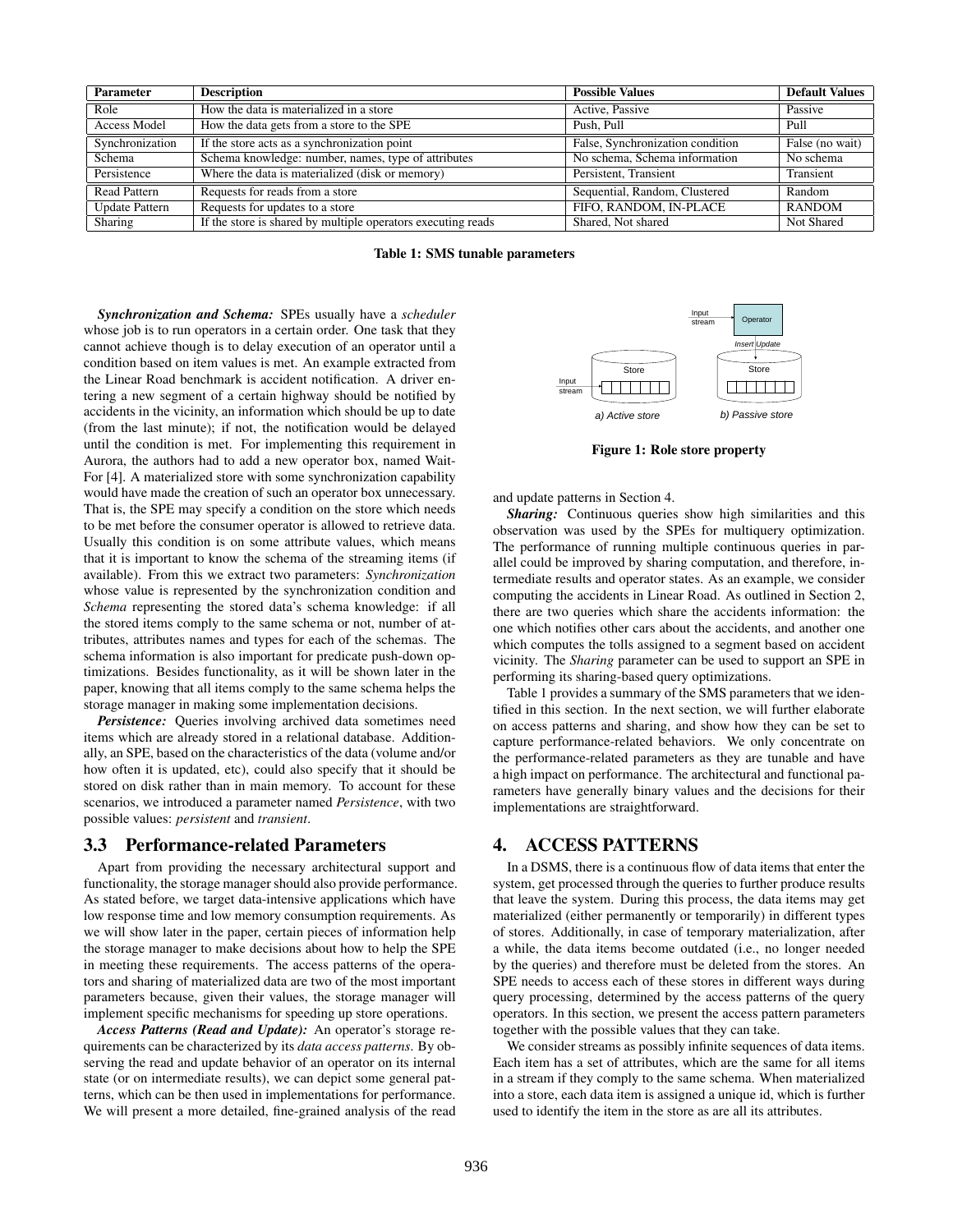| SELECT Attr1, Attr2<br><b>FROM Stream</b>                                         | SELECT Attr1, Attr2<br><b>FROM Stream</b><br>WINDOW 24 HOURS                                          | ON Stream S<br>DELETE FROM Store W<br>WHERE W. Attr $1 = S$ . Attr $1$            | <b>ON Stream S</b><br><b>UPDATE Store W</b><br>$SET W. Attr2 = W. Attr2 + S. Attr2$<br>WHERE W. Attr $l = S$ . Attr $l$ | SELECT <sup>*</sup><br><b>FROM Store</b>                                                                                                    |
|-----------------------------------------------------------------------------------|-------------------------------------------------------------------------------------------------------|-----------------------------------------------------------------------------------|-------------------------------------------------------------------------------------------------------------------------|---------------------------------------------------------------------------------------------------------------------------------------------|
| a. Never Expire                                                                   | <b>b.</b> Ordered Expire                                                                              | c. Unordered Expire                                                               | d. Replaced Expire                                                                                                      | e. Never Consume                                                                                                                            |
| SELECT Attr1, Attr2<br><b>FROM Store</b><br>WINDOW 24 HOURS<br>f. Ordered Consume | SELECT FIRST(S.Attr1),<br>LAST(S.Attr1)<br><b>FROM Store S</b><br>WINDOW 24 HOURS<br>g. Eager Consume | SELECT Attr1, Attr2<br><b>FROM Store</b><br>WINDOW 24 HOURS<br>h. Sequential Read | SELECT Attr1, AVG(Attr2)<br><b>FROM Store</b><br><b>WINDOW 24 HOURS</b><br><b>GROUP BY Attr1</b><br>i. Random Read      | <b>SELECT S.Attr1</b><br><b>FROM Store S</b><br>WHERE PREV( $S.$ Attr1) != $S.$ Attr1<br>AND S. Attr1 < NEXT(S. Attr1)<br>j. Clustered Read |

Table 2: Query examples for each access pattern

Data items in a store can be accessed in two alternative ways: value-based and id-based. In the value-based access, given a set of attribute values, the matching items are returned; in the id-based access, the item with the corresponding id is returned.

Furthermore, there are two major categories of access patterns: read patterns and update patterns. Read patterns refer to the way data items get retrieved by the operators, while update patterns refer to how operator states and inter-operator stores get modified as a result of new data arrival, query processing, as well as outdated data eviction.

### 4.1 Update Patterns

Since data stream items arrive and need to be processed in a predefined order (either order of arrival, or given by the SPE), new data items' insertion into a store is always done in an append-only manner. Therefore, in this section, we will only focus on the update patterns which occur in the form of deletes and value replacements.

A store gets updated with deletes or value replacements in two occasions: (i) as a result of data expiration, and (ii) as a result of data consumption.

Our analysis of data expiration is similar to that of Golab and Özsu [12]. The fundamental difference is that we are using the results of our analysis to determine how to configure the stores, while the related work uses them for operator implementation as part of an SPE.

To illustrate, consider two operators (Producer and Consumer) connected as shown in Figure 2. The Store between them temporarily keeps the intermediate query results that are generated by the Producer to be later used by the Consumer. The Producer, in addition to the regular append-only insertion of new data items, has an update pattern on the Store denoted by UPD1, while the Consumer has an update pattern on the Store denoted by UPD2 and a read pattern denoted by READ. UPD1 is a result of data expiration, while UPD2 is a result of data consumption.

Next, we will present the possible update operations that the Producer (UPD1) and the Consumer (UPD2) operators may impose on the store and their semantics (for each of the patterns we provide a simple query example written in an SQL-like language in Table 2). The combinations of these patterns will become the update patterns of the Store itself.



Figure 2: Operations on a store

#### *4.1.1 Producer Operator Update Patterns*

Data items in a store may expire in four different ways:

Never Expire. The Producer generates a stream of results which are materialized in Store, but never expire. This means that there is no UPD1. For example, if it performs a selection operation (Table 2.a.), the selected items are inserted in the Store as regular appendonly, and they never expire. In theory, the resulting data items could be kept in the Store forever. In practice, the Consumer operator is to determine when some items are no longer needed and can be deleted (will be described in the next subsection).

Ordered Expire. In this case, the data items in the Store become outdated, and therefore deleted, in the order that they were created. For example, if the Producer operator selects some attribute values from a moving window of 24 hours, the query results materialized in the store will expire as the window moves forward (Table 2.b.).

Unordered Expire. In some cases, the update pattern may depend on the values of the newly arriving input rather than its arrival order. In other words, the outdated items are determined by the values of some attributes. Since insertions are always append-only, the items in the store will not necessarily be physically clustered by their key values. Therefore, value-based delete requests will usually be translated into randomly ordered deletes (i.e., two successive delete requests will not follow a specific order). An example is provided by the statement in Table 2.c., which deletes from the Store the items having the same values for attribute "Attr1" as the items in the input stream.

Replaced Expire. Some store items expire when a new item replaces their attribute values. (e.g., if the Producer executes the query in Table 2.d., it will update the value of attribute "Attr2" in Store with new data from the input stream).

Note that Unordered Expire and Replaced Expire patterns require value-based access to the data items in the Store.

#### *4.1.2 Consumer Operator Update Patterns*

The updates are generated not only as data items expire, but also as they get consumed. Some of the consumer operators follow the usual stream-based semantics, i.e., they "look" at the input only once. In this case, some data items may redundantly remain in the system, resulting in waste of memory space. We solve this problem by having the consumer operators mark the processed items as "consumed". Unlike in data expiration, these items need not be eagerly deleted; but instead, they could be removed from the stores lazily. Lazy removal is achieved by periodically running a "garbage collection" process to remove the marked items from the store.

Data items in a store, which have already been processed by all of its consumer operators, can be marked for eviction in three different ways:

Never Consume. In some cases, the Consumer operator may not be able to decide if any of its consumed items will be needed in the future. If this is the case, then no item is marked as consumed. An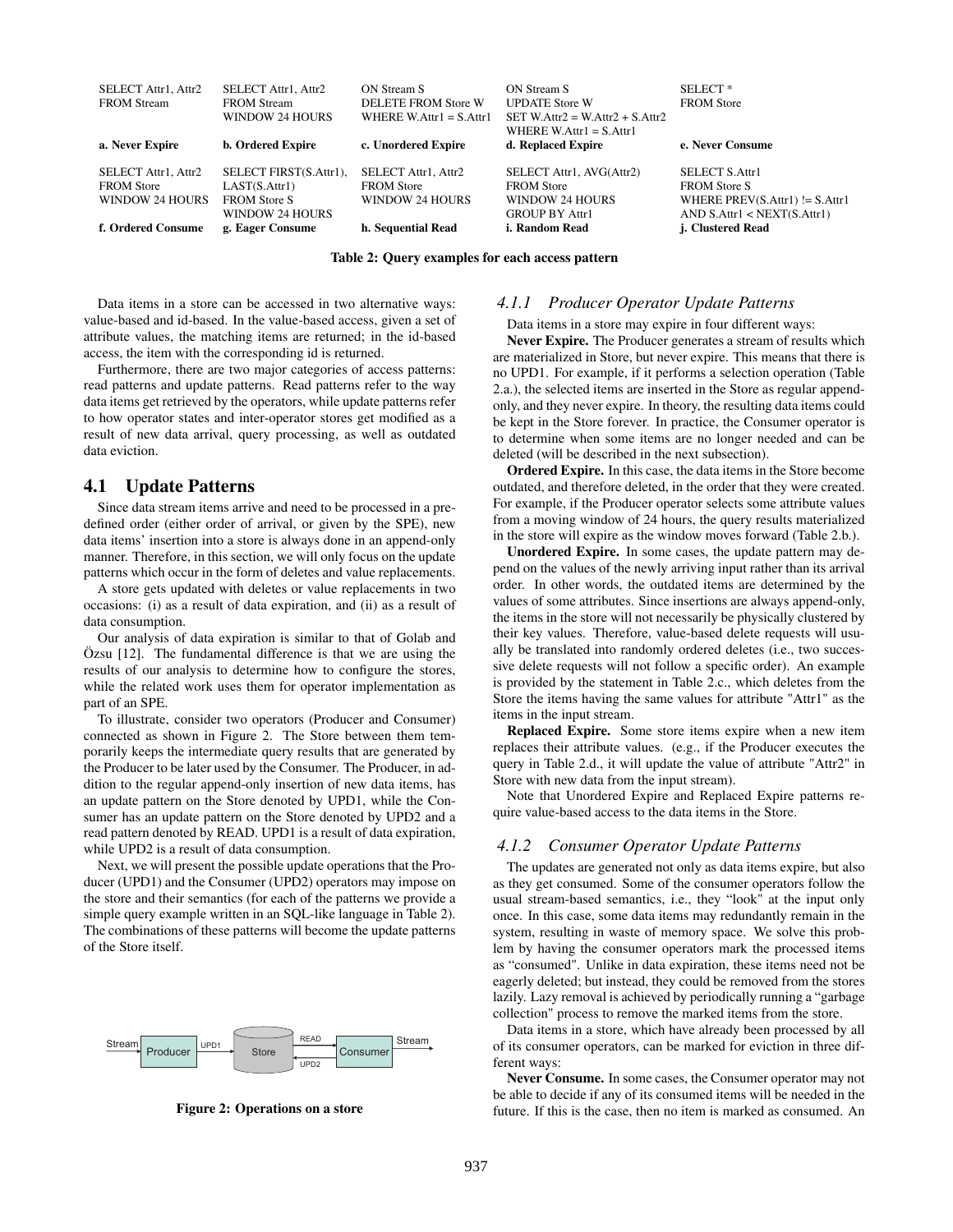|                  | Never Consume    | <b>Ordered Consume</b> | Eager Consume      |
|------------------|------------------|------------------------|--------------------|
| Never Expire     | <b>NO-UPDATE</b> | <b>FIFO</b>            | <b>FIFO/RANDOM</b> |
| Ordered Expire   | <b>FIFO</b>      | <b>FIFO</b>            | <b>FIFO/RANDOM</b> |
| Unordered Expire | <b>RANDOM</b>    | <b>RANDOM</b>          | <b>RANDOM</b>      |
| Replaced Expire  | <b>IN-PLACE</b>  | <b>IN-PLACE</b>        | <b>IN-PLACE</b>    |

Table 3: Store update patterns

example would be when the Consumer operator executes a repeated scan of the store (Table 2.e.).

Ordered Consume. When a sliding window operator moves the window, the outdated items are marked as consumed (if for example the Consumer operator executes the query in Table 2.f.). This is done in a FIFO manner, since older items are consumed earlier than the newer ones.

Eager Consume. In some cases, a windowed Consumer operator can take an eager approach in marking the consumed items in the window. For example, when the window (materialized in the store) grows to large sizes, the operator may determine that some of the items inside the window will no longer be needed and therefore, can be immediately marked as consumed. This approach not only reduces memory consumption, but also decreases query processing time, since window lookups for smaller windows take less time. An example is provided in Table 2.g., in which the query only requires the first and the last items in a window (all items in between could be marked for removal).

#### *4.1.3 Store Update Patterns*

The update patterns of the Producer and Consumer operators can be combined to assign a single update pattern to a given Store. For our example in Figure 2, the patterns for UPD1 and UPD2 would determine the update pattern of Store. In this section, we consider all combinations of update patterns due to expiry and due to consumption, and come up with a number of possible update patterns for stores. Table 3 presents these combinations.

In general, the update pattern of the Store is determined by the update pattern of the Producer operator. The reason is that expired data items must be immediately removed from the Store to make sure that the Consumer operator has accurate inputs. On the other hand, if the Producer has the Never Expire pattern, then the update pattern of the Store is determined by the update pattern of the Consumer operator.

Except for Replaced Expire, all other Producer updates are in the form of delete operations. Therefore, for the value replacement case, we need a special store update pattern, which we call IN-PLACE. For the other pattern combinations, we always choose as the store pattern, the operator update pattern with the most constraints. For example, a combination of Unordered Expire producer update pattern and Ordered Consume consumer update pattern will result in a RANDOM store update pattern, since the former imposes the support for deletes in random order.

From the producer-consumer update pattern combinations, we identify four types of store update patterns:

- NO-UPDATE. This store update pattern has no fixed behavior imposed by the Producer-Consumer operators. This is a special case for which a couple of different approaches can be taken, like: to archive materialized data (on disk) or to consider a FIFO pattern with some lifetime specification.
- IN-PLACE. This store update pattern is for stores that allow value replacements by key. If the key of an updated item does not already exist in the store, then that item is inserted.
- RANDOM. This store update pattern is called RANDOM to



Figure 3: Shared store

account for the unordered execution of the delete operations.

• FIFO. The most common combination of operator update patterns observed in streaming applications is represented by a mix of inserts at the end and deletions from the beginning. For this specific behavior, we define FIFO, a store update pattern which favors queue-like operations. In this type of stores, either items never expire, or they expire in an ordered fashion. For Eager Consume, we can take two approaches: FIFO, when memory consumption is low and we can ignore items being marked as outdated, or RANDOM, to support eager deletion of items.

The implementation of the store update patterns listed above will be described in Section 6.

# 4.2 Read Patterns

As in related work [8], we do an analysis of the read patterns, in our case, in a streaming environment.

As shown in Figure 2, the way the Consumer operator requests items from the store determines the read pattern. Although windows are usually stored in main memory, executing a repeated scan of the complete window to find the requested items is not an efficient solution. Depending on the Consumer operator's read access patterns, certain optimizations can be applied. In this subsection, we identify these patterns and in Section 6 we discuss their optimized implementation.

Streaming operators read data items from a store in three different ways:

Sequential. Some Consumer operators access the data items in a store sequentially. Selection inside a window is an example for sequential read. In this case, the items in the specified window will be accessed one after another (e.g., the query in Table 2.h.).

Random. Some operators access the data items in a store in a random order. For example, an Consumer operator executing a windowed group-by aggregate operation will access the items of a window in random order of the groups (Table 2.i.).

Clustered. In a clustered read access, there is locality of requests grouped around some items. For example, the query in Table 2.j. executes a series of read operations for previous, current and next item given the current position of a sequential cursor.

### 4.3 Sharing and Access Patterns

In the previous subsections, we made an enumeration of different read and update patterns. We were considering the simple case in which there was only one consumer operator. For optimization purposes though, stores can be shared among multiple consumers which require access to the same input data (Figure 3).

For determining the update pattern of a shared store, we propose a simple and safe (i.e., that meets all the constraints and produces correct answers) algorithm: we first determine the combined update pattern of the consumer operators, and then use Table 3 to obtain the final update pattern representing that store.

The three update patterns on the consumer side (i.e., Never Consume, Ordered Consume, or Eager Consume) yield the following possible combinations: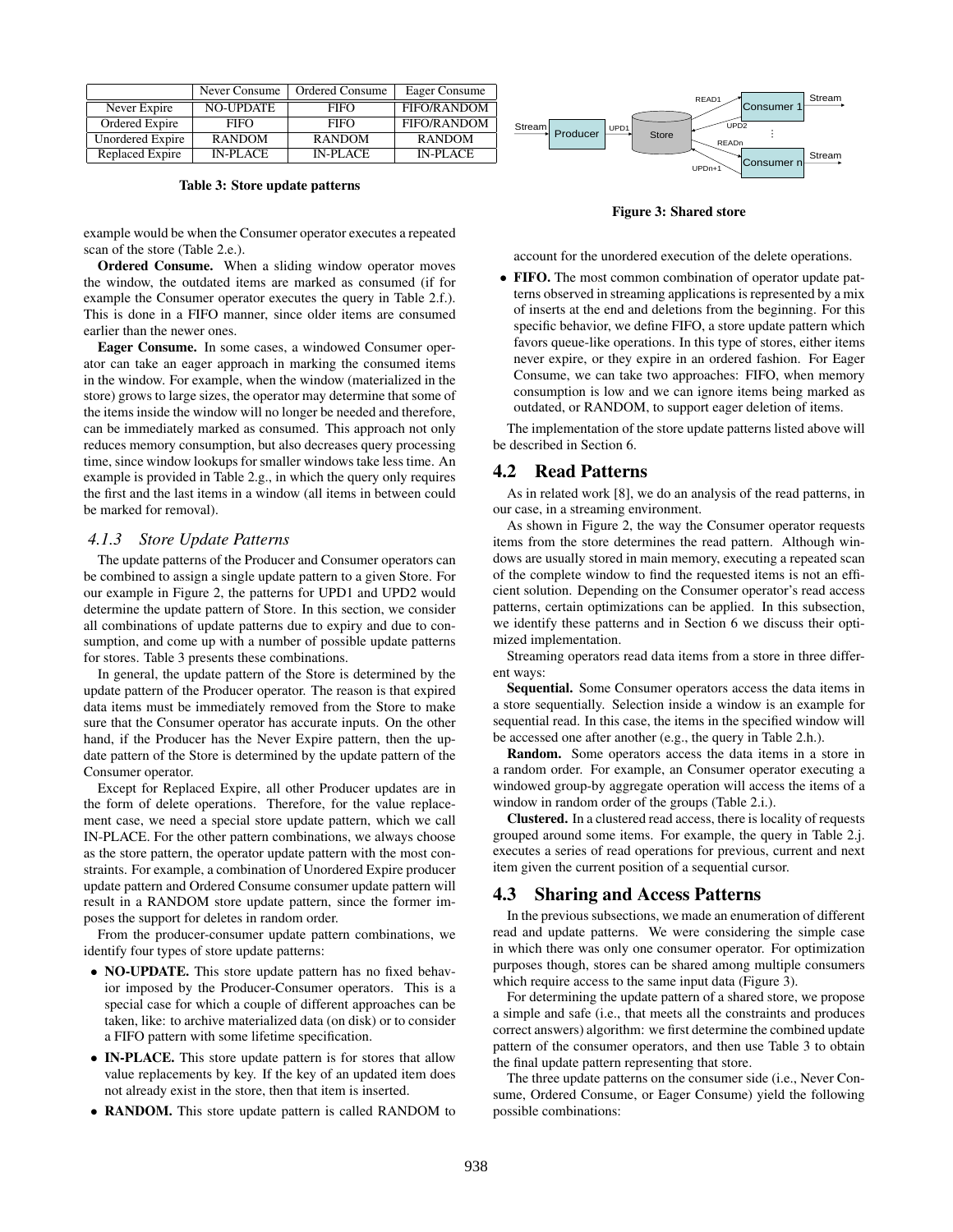\* If at least one of the consumer operators has a Never Consume update pattern, then the combined update pattern should be Never Consume.

\* If all consumers follow an Eager Consumer update pattern, then the combined update pattern may also be Eager Consume for performance reasons (less memory consumption). On the other hand, a less constrained pattern (e.g., FIFO) could be used when there is enough memory.

\* All other cases generate Ordered Consume update pattern.

Sharing has an important impact on performance. This is because different operators need different subsets of the input, and therefore, there may be many items in the store that are not needed by a certain operator. In this case, knowing how each operator reads the data is important for speeding up the search. Therefore, the read pattern of a store is determined by the read patterns of each of its consumer operators. In other words, the store must provide the storage structures (e.g., indices) to support the read patterns of all of its consumers.

# 5. SMS ARCHITECTURE

As outlined in the introduction, our work does not stop at identifying the parameters needed to tune storage in a DSMS, but it takes the next logical step to establish an architecture for decoupling the storage concerns from the processing concerns in order to allow for better optimization, generality and extensibility.

Figure 4 shows how a DSMS can be split in two components: the stream processing engine (SPE) and the stream storage, which we call SMS. The SPE is mainly in charge of query processing and optimizations, and uses SMS to perform all of its storage-related tasks (i.e., storing and retrieving data items as needed by the queries). As such, SPE and SMS together act as a complete DSMS.

Given an application, it is the SPE's responsibility to analyze its requirements and then implement it (usually through a query network). During this process, the SPE uses our analysis of the parameters to determine the access patterns of the operators and to express its own architectural and functional requirements using the parameter values provided by SMS. The resulting combinations of values are then communicated through the dedicated interface to SMS, which, in turn will create store instances that meet the SPEs requirements.

In this section, we will present how SPE and SMS interact and how the detailed architecture of SMS looks like.

SMS consists of four main components:

#### Store Instance

A Store Instance represents a data source. It is characterized by the way its data is inserted, organized and updated. A store instance is configured to provide the required functionality through the set of



Figure 4: DSMS architecture with SMS

parameters specified at its creation time (some examples are shown in parenthesis in Figure 4). Furthermore, the implementation of a store instance ensures that both the response time and the memory footprint are low. We would like to note that a store instance could either reside in memory or on disk, which is a property that is specified through the *Persistence* parameter at creation time.

#### Lifecycle Interface

The Lifecycle Interface is used by the SPE to create and gain access to store instances. Through this interface, the SPE communicates to SMS the properties of the store instances that it would like to create through a set of parameters such as the access patterns. These parameters have been identified as a result of the detailed analysis conducted in the previous sections.

This interface exports a set of operations that are used for the management of store instances:

createStore(Properties) returns a StoreInstance that represents the implementation of the required properties. The new store instance is added to the list of currently available stores.

removeStore(StoreInstance) Destroys a store instance as requested by the SPE.

registerIndex(IndexSchema, StoreInstance) This method is used for specifying an index schema, that is used for creating indexes, to allow value-based replacements and reads (the IndexSchema will be described later in the paper).

#### Store Factory

As its name implies, the Store Factory is the component of the architecture that is in charge of creating, managing, and deleting store instances. The decisions regarding the implementation of the store instances are made by the Store Factory, which receives the requested parameter values through the lifecycle interface and uses rules for creating different store instances given the combinations of the parameters' values. (e.g., if a FIFO update pattern is specified in the properties, then the Store Factory applies the respective implementation for this type of update pattern).

#### Access Interface

The Access Interface enables the SPE to access a specific store instance. It provides basic per-item (and per-attribute) operations such as read and update. The supported operations depend on the actual parameter settings done at the instance creation time.

In the following we will present the interfaces exported when giving values to the store parameters. The *Sharing* and the *Synchronization* condition do not export any interface, as they are used for organizing the internals of the implementation.

#### Insertion.

 $Interface \textit{Passive} \textit{Role} \{ \textit{buf} \} \{ \textit{ferItem} (\textit{Item}) \}$ 

The *bufferItem* method is exported if the *Role* parameter is set to *Passive* value. Otherwise, this method is used internally by the store instance.

Update. In Table 4 we present the interfaces for each of the three store update patterns (NO-UPDATE obviously does not export any interface explicitly).

In practice, we don't expose an explicit consumption interface to the consumer operator, since the store update pattern and the read operations determine consumption.

The *update* method is exported if IN-PLACE value for the update pattern is received. *Values* are applied on the index determined by the *IndexSchema* to search for the item to be replaced with *NewItem*.

Read. In Table 5 the read interfaces are presented.

The *retrieve* method is exported if the requirements specify that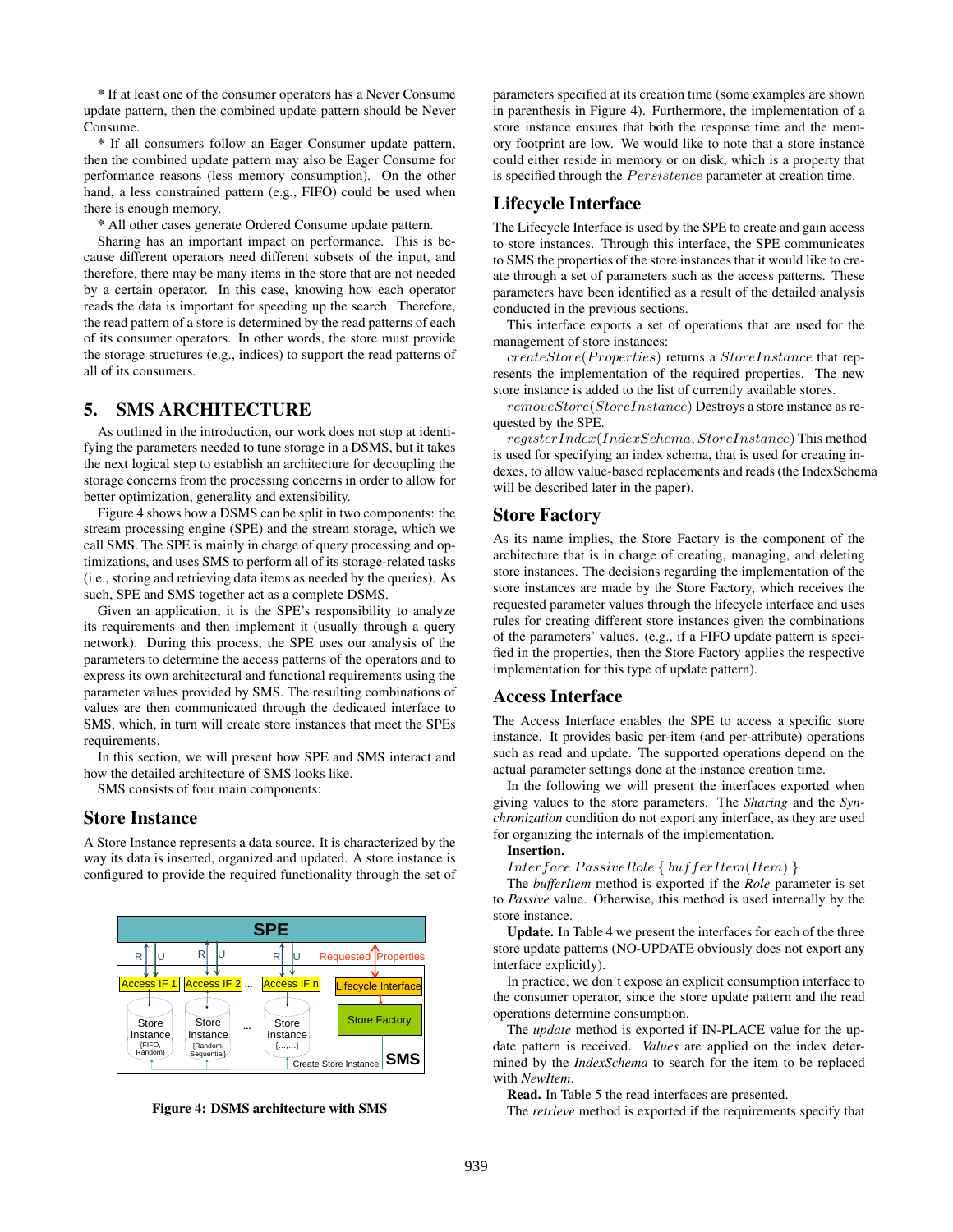|                  | <b>FIFO</b> | <b>RANDOM</b> | <b>IN-PLACE</b> |
|------------------|-------------|---------------|-----------------|
| Exported methods | deleteUpTo  | deleteItems   | update          |
| Parameters       | ItemId      | ItemIdsList   | IndexSchema.    |
|                  |             |               | NewItem.        |
|                  |             |               | Values          |

Table 4: Update interface

|            | IndexRead    | RandomRead   | SequentialRead |
|------------|--------------|--------------|----------------|
| Exported   | retrieve     | getItem      | getNextItem    |
| methods    |              | getAttribute | getNextAttr    |
| Parameters | IndexSchema, | ItemId       |                |
|            | Values       | AttributeId  |                |
| Return     | ResultSet    | Item         | Item           |
| values     |              | Attribute    | Attribute      |

Table 5: Read interface

further requests will use an index. *Values* are applied on the index determined by the *IndexSchema* to search for the items returned as a result. The *ResultSet* can be further iterated to extract individual items.

Out SMS architecture provides a clean separation between the processing and the storage aspects of a DSMS. The ability to instantiate multiple, differently tuned store instances allows the finegrained adaptation to the storage needs of an application, while enabling global storage optimizations via the store factory.

# **STORE INSTANCE CREATION AND IM-**PLEMENTATION

We have presented so far the "language" that the SPE can use for communicating with SMS and the interface it can use to do so. The next logical step is to follow the decision process that SMS executes when interpreting the received information. Given the parameter values, the storage manager configures a store instance that meets the requirements, while trying to provide an optimized implementation.

In the following we will present the decisions and actions that SMS takes when faced with each of the parameter values. Due to space constraints, some implementation details are not included.

# 6.1 Architectural Parameters

*Role and Access Model:* A passive value for the role, determines the store instance to export the "bufferItem" method to be used by the SPE to push items. When the value is set to active, the SMS will call a predefined API provided by the SPE to retrieve data items from the input stream. This interface should also provide a push operation to an output stream when the access model of the store is set to *push*. A *pull* value for the access model determines the store manager to export the read operations determined by the registered read pattern(s). The default values for the role and access model parameters are *passive* and *pull* respectively.

# 6.2 Functional Parameters

*Persistence:* When receiving value *Persistent* in a createStore call, the storage manager expects some information regarding the RDBMS: server URL, port, table name etc. It therefore creates a special kind of store whose job is to redirect all the requests from the SPE to the specified database. One challenge in the implementation is to translate the requests into SQL queries. Our current solution offers a simple mapping from (attribute name,value) pairs



Figure 5: RANDOM store update pattern implementation

to SELECT statements as well as key-based updates. The storage manager has the flexibility to decide on when to persistently store the items, if it should keep them locally using caching techniques. That way, it relieves the SPE from the burden of managing these tasks itself (in the future we plan to further investigate the challenge of correctly and efficiently supporting join operations between persistent and live data) The value *transient* tells the storage manager to create its own main-memory based implementation of the store. The default value for the persistence parameter is *transient*.

*Synchronization:* If a synchronization condition is present, a special mechanism based on blocking/notification is employed for delaying reads until the condition is met. For example, a synchronization condition may look like: ("minute", eq, <minute\_value>), meaning that the store should notify whenever there is data for the given minute (<minute\_value>).

*Schema:* The next parameter evaluated is the schema(s) information (if present). The metadata about the attributes and types is stored. One important piece of information is if all the items in the stream comply to the same schema. If no schema information is available, the default action we take is to consider that the contained items may have different schemas and no further assumption is made.

# 6.3 Performance-related Parameters

In implementing the internals of a store, we used state-of-the-art techniques to speed up access operations as well as to keep low memory consumption. The memory usage vs response time tradeoff applies here as well and we do have in mind dynamic decisions based on runtime statistics, but for the purpose of this paper we only focus on a best-effort static decision based solely on query analysis.

### *6.3.1 Implementation of the Update Patterns*

The four basic write operations involved in any update pattern are: insertion, deletion, value replacement and garbage collection. We call *garbage collection* the process of physically removing the consumed and/or expired items from the store's internal structures. Each of the update patterns requires only a subset of the first three, while garbage collection is a required operation for avoiding unnecessary memory usage.

### *RANDOM Store implementation*

Our RANDOM store implementation is depicted in Figure 5. This update pattern has the most constraints as it requires delete operations anywhere on the live (items that are neither expired nor yet consumed) part of the stored data as well as insertions and garbage collection.

The most suitable data structure for a RANDOM store is a linked list, because it is very flexible and easy to manage in the face of high-speed updates (i.e., insert and delete operations). A linked list allows the size of the materialized data to dynamically grow and shrink as needed. Furthermore, processing updates one item at a time is not a good option when dealing with fast updates (creating a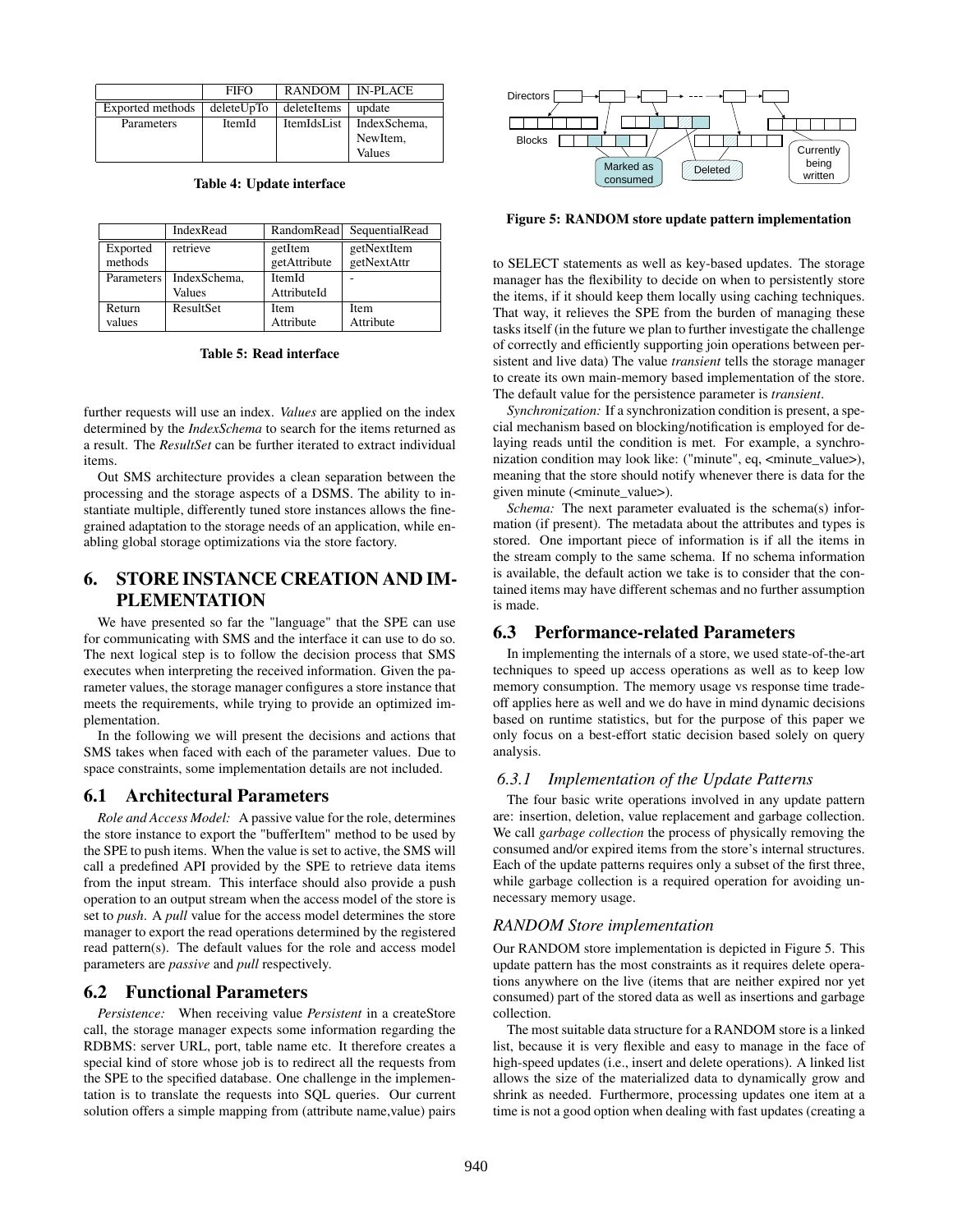

Figure 6: FIFO store update pattern implementation

new entry for each arrival dramatically decreases performance). In order to support high insert rates, we use a linked list of *directors* to *blocks* of items, in which items are ordered by their insertion times  $2$ . A block itself is implemented as an array of items. Not only is the array implementation simple, but also provides fast random access. Each block has a fixed size, representing the number of items that it can accommodate . When a new item is to be inserted, it is redirected to the most recently created block in the first free position. If all blocks are full, a new one is created and the process continues.

When an item is to be marked as expired, its corresponding block is located using the list of directors and inside the block the item is marked as deleted. Any subsequent request for an expired item will fail. For fast access to a certain item we use a combination of logical (used by the SPE in requests) and physical Ids (used internally) with simple mappings based on arithmetical operations for reducing overhead.

An item or a set of items, can be marked as consumed in the same manner as expired items. Expired and consumed items are physically deleted from the store lazily, when the system becomes short of memory to make space for the newly arriving items. There are two approaches to garbage-collect the marked items: (i) only blocks which are fully consumed (i.e., all items in the block are marked) are removed from the linked list by removing the respective directors; or (ii) all the blocks are shrinked to physically remove all the consumed items in the system. The second approach is more aggressive as it also garbage-collects the partially-consumed blocks. Outdated items in a shared store are determined as the intersection of the item ids marked as consumed by all the consumer operators.

#### *FIFO Store Implementation*

One of the shortcomings of the RANDOM implementation is that in its context, blocks are continuously deleted and created. Furthermore, a block has to be locked for access, because a read operation may be requested for a block which is concurrently being written. This has a very important impact on performance with the continuous flow of items.

A consequence of having a FIFO update pattern is that consumed blocks may be reused instead of being deleted. That is, a block which has all its items marked as consumed, can be reused by replacing the consumed items with the new-coming ones, therefore avoiding deleting it and probably creating a new one later on. This is achieved by creating a circular linked list of blocks (Figure 6).

Furthermore, a read can only be executed after the requested item has been materialized ("read-behind"). In this case, the synchronization is achieved based on the *id of the last materialized item*. Therefore, we can make the block lock-free.

Specifying which items are consumed is a very simple task: the



Figure 7: Speed-up read operations

smallest id of the last reported consumed items (in the sharing case) is computed, and all items up to that id are considered ready for garbage collection.

#### *IN-PLACE Store Implementation*

In the case of the IN-PLACE update pattern, we have no deletions, sometimes inserts and mainly replacements and reads. If we would use a single block for all the data items, reads would be executed really fast, but the block would have to be locked as replacements can occur in the meantime. Therefore we use a set of blocks, to reduce congestion (this resembles to horizontal partitioning in relational databases). This update pattern supposes the existence of a value-based index for locating the items that need to be updated. The value-based index is presented in the following subsection.

#### *6.3.2 Implementation of the Read Patterns*

To avoid a rescan with each new request for an item, the access pattern can be used to build specific indexing and caching structures on top of the layout.

#### *Value-based Indices*

As in the case of value replacement, value-based access requests the existence of a special structure which we call a *value-based index*. The schema information becomes very important for the implementation.

A value-based index is created using the predicate push-down feature. That is, the SPE pushes the *where* clause of a query operator to the storage level. First of all, the predicate is translated into an *index schema*, which the SPE registers on the store instance. This means that the engine specifies a set of attributes (i.e., columns) and logical operator pairs.

For example, consider the following query: *What is the previous minute's "min" toll for the segment "seg" in direction "dir"?*

The conjunction-based predicate is translated into an index schema with the following structure: *((min, eq), (seg, eq), (dir, eq))*. The store will then create an index structure based on the three attributes. When a request identified by the index schema is sent, the values are applied to the index using the logical operators and the items are returned.

#### *Read Patterns*

Redirecting the item requests to the appropriate blocks may lead to overhead. Therefore, as shown in Figure 7, a store implementation uses a cache which holds the last block which was involved in a read operation. When an item is requested from the store, this cache is probed if it contains the corresponding block. If so, the cached item is returned. On the other hand, if there is a "cache miss", then we need to locate the block which contains the requested item from the linked list. Because we want to avoid a complete scan of the list of blocks, we use a special structure which we call *id\_index*. This index is a tree-based implementation of a map that is optimized

<sup>&</sup>lt;sup>2</sup>This is somewhat similar to the "sub-window" implementation in related work [11].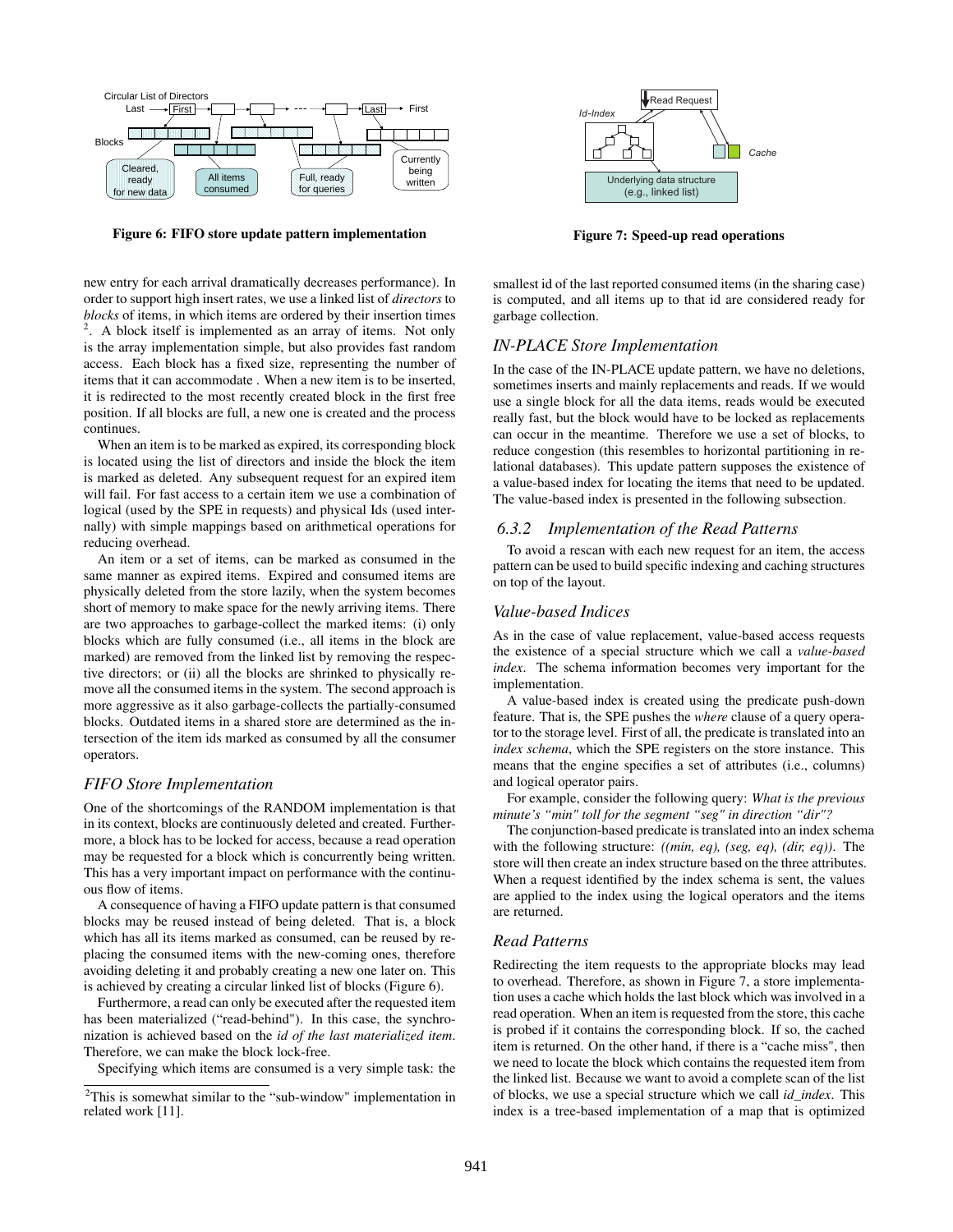for locating the block an item belongs to. Consequently, the corresponding block replaces the current one in the cache. Sequential reads are facilitated by the presence of the cache, in which case the same block can be used for all subsequent requests going to that specific block. Having the actual information though determines that the id-index is removed, as it is not needed anymore: when an item is not in the current processed block, the linked list navigation methods can be used to move to the next block. Removing the index reduces the number of operations executed for a read, and avoids one synchronization point.

In the case that there are more readers subscribed to a store, each of them will have its own last accessed block saved in the cache.

Random access is facilitated by the id-index. In this case, we can skip probing the cache, as any block could be accessed next.

Having information about the schema of the input items is of great help when the SPE requests for the value of a certain attribute. This is achieved by allowing an identification scheme that locates attributes inside items. Our previous description about locating items does not work in this case. For this reason we create another structure for directly locating attributes. This implementation only works if all the items comply to the same schema.

The clustered read access is a pseudorandom access with some locality. Therefore, of great help will be the id-index backed up by the caching technique because two subsequent requests have a high chance of reaching the same block.

# 7. PERFORMANCE STUDY

In this section, we will show the performance of our approach through an experimental study on the Linear Road stream data management benchmark [3]. The benchmark is run on MXQuery [5], a Java-based open-source XQuery engine extended with window functions for stream processing. MXQuery uses SMS as its underlying storage manager for all of its storage-related tasks.

There are two main goals of this performance study:

- We would like to show that our fine-grained parameter analysis meets a broad range of requirements, while value tuning improves the overall query processing performance in terms of response time and memory consumption.
- We would like to analyze the sensitivity of the query processing performance to changes in some of the storage parameters.

### 7.1 Performance with Linear Road Benchmark

#### *7.1.1 Linear Road Benchmark*

In Linear Road, the input stream is composed of car position reports (each car reports its position every 30 seconds) and queries. An engine that implements the benchmark has to distinguish between the different types of streaming items and execute the queries accordingly.

The benchmark involves all in all, five queries: Accident Notification - drivers are notified of accidents in their vicinity when crossing to another segment on the highway; Toll Notification drivers are notified by the toll of the segment they are entering; Balance Query - a driver can request its current balance of assessed tolls; Daily Expenditure Query - how much has a driver spent on a particular day in the past 10 weeks (Travel Time Estimation query was not included in any published implementation so far).

The measure of this benchmark is given by the *load level*, representing the number of highways that can be handled by the query processing engine. A certain load level is considered to be achieved, when all the queries involved in the benchmark are answered within at most 5 seconds after the request entered the system.

#### *7.1.2 Experimental Setup*

Our Linear Road implementation contains a set of queries connected by SMS stores as shown in Figure 8. Except for "Historical Tolls", all other stores reside in main memory.

There are three major types of SMS stores involved in our implementation: a persistent historical store for the tolls assessed to cars in the previous 10 weeks; two stores, which because of their nature, are implemented as main memory relations (allowing keybased updates and reads); and a set of "streaming" stores.

For the "Historical Tolls" we have created a Store Instance which has value *Persistent* for its *Persistence* parameter. Through our design, we have offered therefore a means for storing the data on disk, in this particular case using a MySQL database instance.

The two main memory relations (noted with I and II in Figure 8), both store items that are updated and/or retrieved by key (vehicle id) Given these requirements, the most suitable implementation is offered by the one corresponding to the IN-PLACE update pattern. These two stores have value "passive" for the *Role* parameter.

All the "streaming" stores are implemented as "active" stores (they pull items from their input streams of items):

*Input Store* holds items from the input stream sent by the Linear Road's data generator. It is shared by three queries (i.e., Car Positions query, Balance query, Daily Expenditure query).

*Car Positions Store* holds the car position reports used for computing the accidents and the per-minute statistics, as well as to determine which cars are crossing to a new segment. Therefore, three overlapping windows are open on top of this store. The largest window is the one for computing the statistics per segment (5 minutes).

*Car Positions to Respond Store* contains the position reports of the cars which changed their segment so that the drivers can be notified about relevant events (accidents or tolls charged).

*Accidents Store* keeps the data items that describe the accidents. It is shared by the accident notification query and the query that calculates the tolls.

*Segment Tolls Store* contains the per-minute, per-segment tolls. The "Accidents" and "Segment Tolls" stores are examples of using *synchronization* as both contain a condition on time (a request in a certain minute is blocked until data is available for that minute).

The streaming stores are the ones we focus on in this performance study, as this type of store is typical in general stream processing settings, and moreover, they do not have specific requirements, leaving room for different implementations and optimizations.

The experiments were run on a Linux machine with a 2.2GHz AMD Opteron processor and 4GB of main memory. SMS has been implemented in Java. For this study, we used Sun JVM Version 1.5.0\_09 (we kept the default settings of Java garbage collection). The maximum heap size that represents the available memory was set to 3GB.

One experiment runs for 3 hours, until all items from the input are processed, unless the maximum amount of memory allowed is exceeded. The input load (number of streaming items per second entering the system) increases during the execution. In order to be able to demonstrate the full impact of our algorithms, in the experiments, we set the benchmark load level to 2.5 (sufficient to stress the system such that it had to fully utilize the allocated system resources).

In our first set of experiments, we used several metrics as performance measures, including: the average and maximum query response time, the number of alerts which exceeded the 5 seconds threshold, and the total amount of memory consumed.

The query response times are measured for the toll alerts, as they represent the majority of the alerts in the system and are generated on the query path with the highest computational load.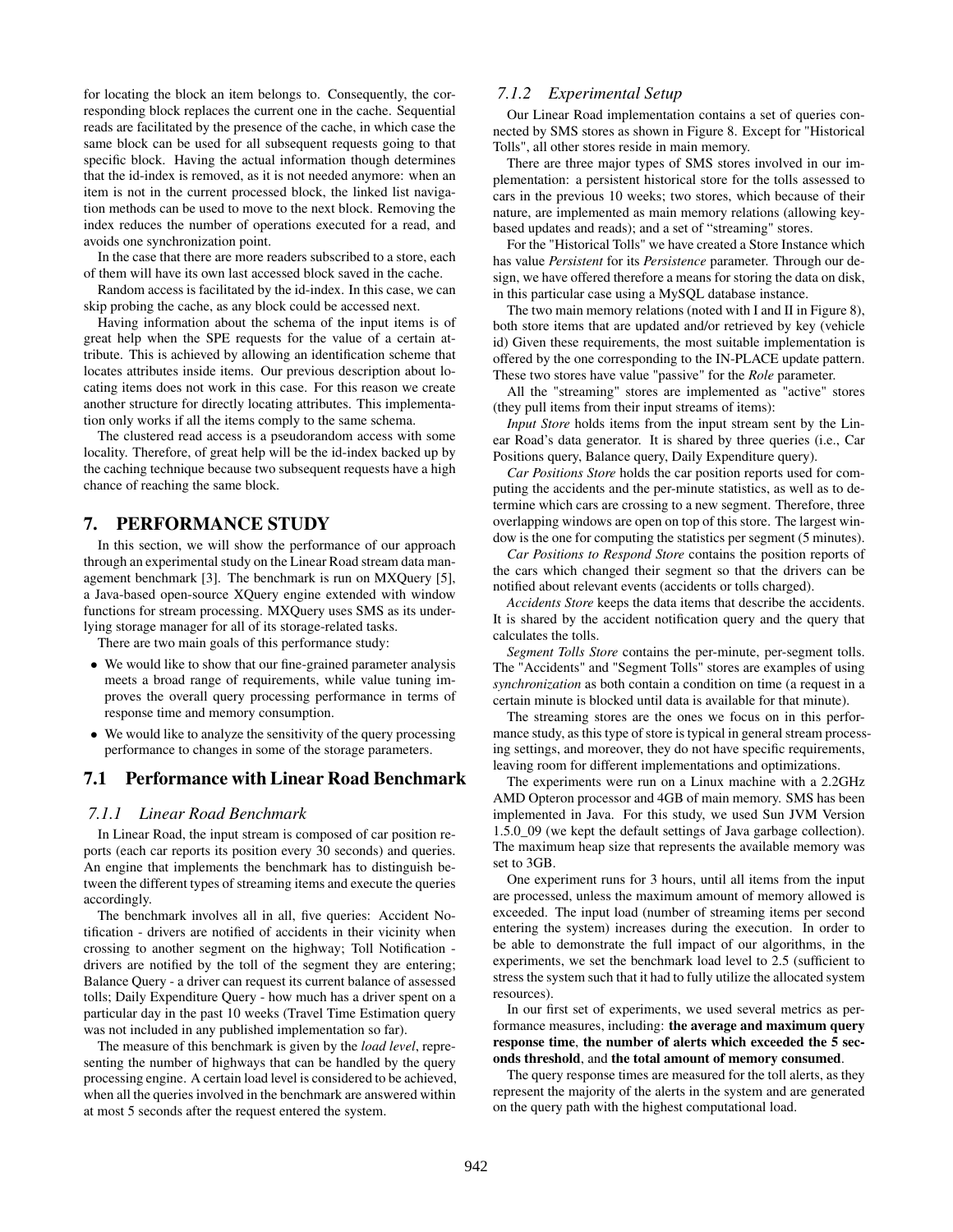

Figure 8: Linear Road implementation

Our first attempt was to implement a simple queue as the underlying structure. The continuous items' deletes and inserts, as well as numerous read operations (MXQuery is a pull-based engine) made the store very inefficient as no special optimizations were conducted to support them. Of course, this implementation failed. Therefore, we used as the *Baseline*, an optimized version of a general streaming store(Figure 9). It is based on a RANDOM update pattern implementation (the most general, no assumptions), containing both an id-index for random access as well as caching techniques for speeding up reads (again, no assumption about the read patterns).

In the experiments we compare three different configurations:

- Baseline In this configuration all the stores in the query network are implemented as *Baseline*
- Baseline + Update pattern. In this configuration, we use the information about the update patterns and change the implementation of each store to reflect its actual update pattern (read pattern stays Random for all).
- Baseline + Update pattern + Read pattern. This configuration adds the read pattern knowledge, therefore determining some of the storages to change implementation to either Sequential or Clustered.

#### *7.1.3 Performance*

In this subsection we examine the performance of SMS when access patterns are tuned to the query requirements. First we consider the Baseline and run the benchmark in this configuration. Next we introduce the update pattern and present the new configuration. Finally we add read pattern knowledge.



Figure 9: Baseline implementation

| Results Con-<br>figuration                      | Average<br>re-<br>sponse time<br>(seconds) | Maximum<br>response<br>time (sec-<br>onds) | Alerts over 5  <br>seconds | Percentage<br>of<br>total<br>alerts |
|-------------------------------------------------|--------------------------------------------|--------------------------------------------|----------------------------|-------------------------------------|
| <b>Baseline</b>                                 | 3.17                                       | 57                                         | 767,182                    | 13.4                                |
| Optimized for<br>update pattern                 | 0.715                                      | 29                                         | 190,753                    | 3.3                                 |
| Optimized for<br>update<br>and<br>read patterns | 0.52                                       | 28                                         | 126,688                    | 2.2                                 |

Table 6: Average and maximum response times

Analyzing the queries, we determine that the streaming stores 1, 3, and 5 (i.e., Input Store, Car Positions Store, Car Positions to Respond Store, and Segment Tolls Store) have a FIFO update pattern, whereas store 4 (i.e., Accidents Store) has a RANDOM update pattern (see Figure 8) since accidents are not necessarily cleared in the order that they were detected. As the Baseline considers RANDOM update pattern, we keep this implementation for the Accidents Store. Knowing that the access pattern is FIFO helps reducing the congestion, as individual blocks need not be synchronized anymore.

Next we tune our stores to exploit the read pattern knowledge. For this, stores 1 and 3 are configured as FIFO update and Sequential read; store 2 is configured as FIFO update and is shared, therefore offering three access patterns for each of the consuming operators: Random (for the "Segment Statistics for every minute" box), Sequential (for the "Car Positions to Respond" box) and Clustered (for the "Accident Segments" box); store 5 is configured as FIFO update and Random read; and store 4 is configured as RANDOM update and Random read.

Table 6 shows the performance results of our SMS approach compared to the Baseline (we present the median results of multiple runs for the experiments). As expected, the Baseline configuration behaves very poorly, because over 13% of the alerts come too late. The optimizations made possible by our parameter tuning reduced the average response time by a factor of 6 (factor of 2 for maximum response time). Furthermore, the number of toll alerts that exceed the 5 seconds threshold is reduced from 13% to 2%.

For the three configurations, we computed the average memory consumption: every minute, we checked the amount of memory used, sum that up and divide it by the number of minutes (180 for three hours). The average memory consumption is approximately the same for all the configurations. The maximum memory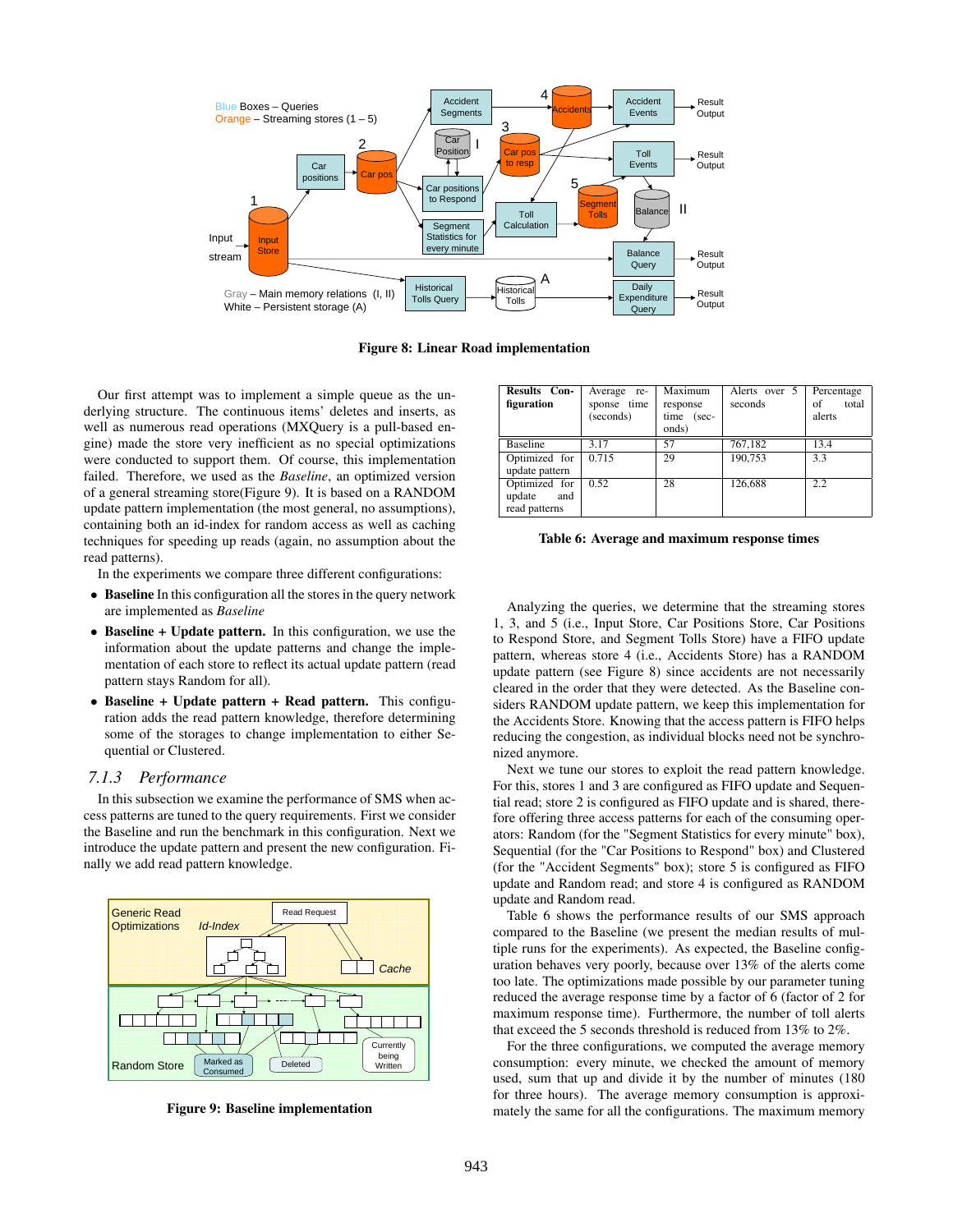

Figure 10: Effect of read patterns on performance

used for (i) Baseline was 1.3GB, for (ii) Baseline with update pattern knowledge was 1.2GB and for (iii) Baseline with read and update knowledge, was 1.4GB. Because the Baseline is implemented with eager garbage collection, it should have had the lowest memory consumption. As its response time performance is low, some items need to stay in the system for a longer period of time, which explains why the second configuration behaves better. The lazy approach in garbage collection, the high block sizes determined by read patterns knowledge and also the data structure maintained for clustered reads slightly increased memory consumption for the third configuration. What these numbers suggest is that while the response time seriously improves, the changes in memory consumption are very low.

#### 7.2 Effect of Fine Tuning

In the next experiments we conducted a more detailed analysis of the influence imposed by some parameter values on the performance. For this purpose, we generated a couple of scenarios using parts of the Linear Road implementation.

#### *7.2.1 Even Finer Tuning*

For the purpose of this experiment we simplified the "Accident Segments" query to only select the cars which have speed 0 on a per minute basis. This means that the query maintains a window on the car position reports it receives as input and accesses it in a sequential manner. For that we use an SMS Store Instance which should behave best for a FIFO update pattern and a Sequential read pattern (Figure 11), but we show results with different configurations as well (Random read and Clustered read patterns).

The input consists of over 6 million car position reports. Given different configurations of the Store, we measure how long it takes for the query to consume the input. We then divide the running time to the number of the items in the input to determine the throughput.

The results are presented in Figure 10. In this plot we can see that giving even slightly "wrong" configurations to the Store, the performance degrades. The most interesting one is probably the difference between having a Clustered and a Sequential read pattern: the Clustered implementation behaves like the sequential one as long as the requests fall in the same block. Whenever a request





|                               | <b>Shared</b> | <b>Not Shared</b> |
|-------------------------------|---------------|-------------------|
| Average Memory Used           | 835MB         | 900MB             |
| Average Throughput (tuples/s) | 23,474        | 15,600            |

Table 7: Effect of sharing

has to go to another block, instead of moving to the next one in the list, the Clustered implementation uses the id-index to locate the block. Using a Random pattern has such a low performance because of the continuous probing of the id-index with every request.

#### *7.2.2 Effect of sharing*

Next, we examine the effect of using the *Sharing* parameter. For this purpose, we designed a test scenario using two queries: the Speed0 query presented in the previous experiment and the "Segment Statistics for every minute" query (it also requires a one minute window). They both use as input the car position reports. *Not shared* is a test in which the input stream is generated twice and therefore a different store instance is created for each of the queries. In the *Shared* scenario, both queries connect to one single store instance (a "Shared" store) which materializes the input stream (Figure 12). The same number of input items was used and again we measured throughput and this time memory consumption as well. As expected, the *No share* setup consumes more memory (Table 7). Apart from higher memory consumption, the *Not Shared* setup had to do more computation: generate the input stream twice and materialize it into two storage instances. Therefore, it is no wonder that throughput was higher for the *Shared* scenario as opposed to the *No Share* one (Table 7). This experiment proves how important is for performance to allow and execute intermediate results sharing.

# 8. RELATED WORK

While there has been an extensive amount of recent work in the area of data stream management systems, the subject of stream data storage management has not seen much attention. Several research prototypes for DSMS have been built (e.g., Aurora [1], STREAM [15], TelegraphCQ [6]), all of which proposed different ways to deal with the above outlined storage requirements. However, all of these systems only support a limited set of the requirements. In addition, they have a tight coupling between query processing and storage management by embedding storage management within the stream processing engine, which is in contrast to the proposed separation of concerns in this paper. In this section, we briefly summarize the storage-related solutions that were proposed by the previous streaming systems.

Aurora uses two main forms of storage structures [1]: (i) tuple queues (FIFO, append-only) for storing intermediate results of continuous queries, and (ii) connection points as a persistent cache to store stream tuples for historical/ad-hoc queries as well as to plug in static tables for hybrid queries. Sharing is supported by allowing multiple operators to access the output queue of an upstream operator. If queues do not fit in main memory, the system spills them to



Figure 12: Effect of Sharing Setup